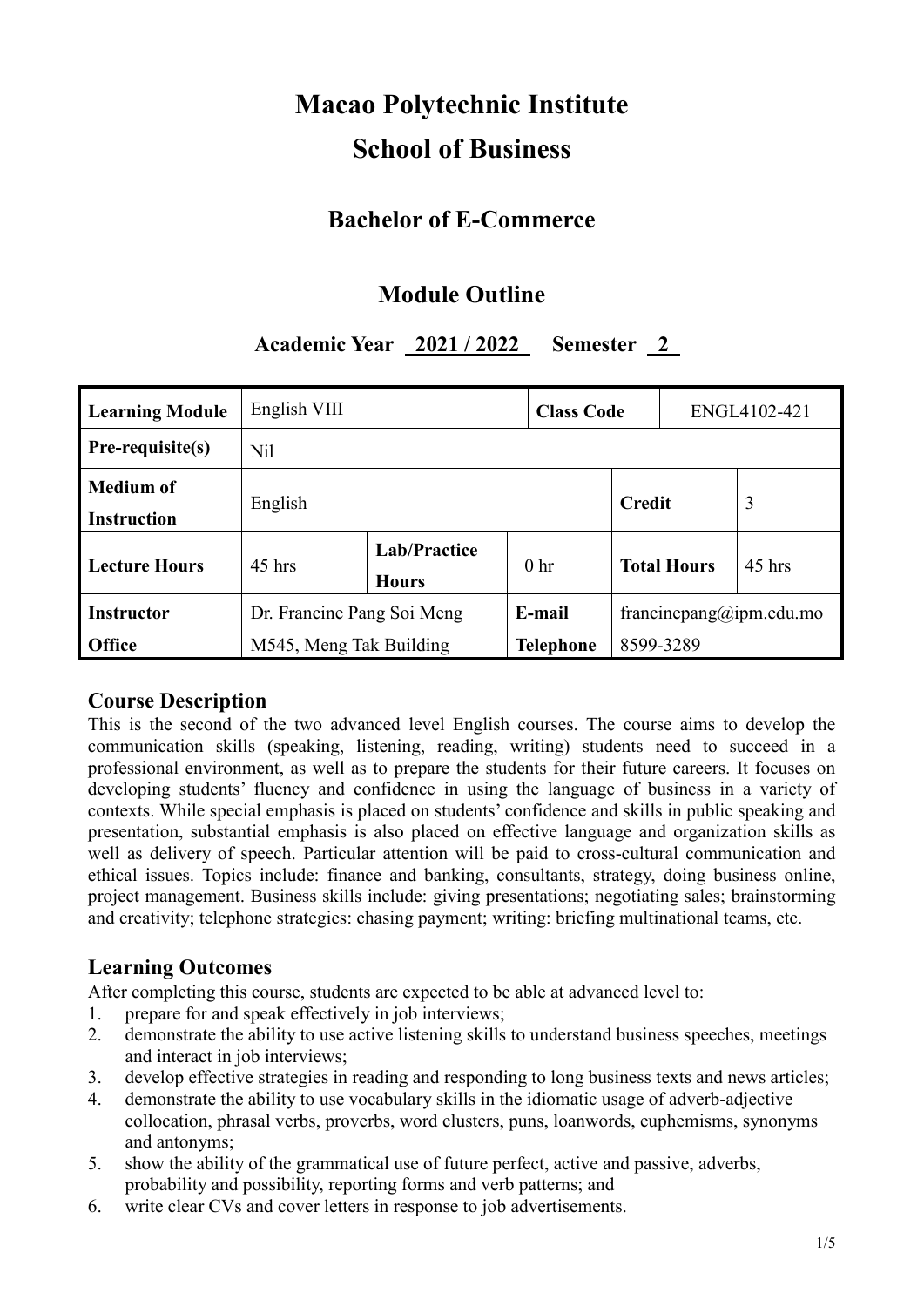# **Content**

| Lesson                                              | <b>Topic</b>                                                                                                                                                                                                                                                                                                                                                                                                                                                                                                                                         | <b>Duration</b>        |
|-----------------------------------------------------|------------------------------------------------------------------------------------------------------------------------------------------------------------------------------------------------------------------------------------------------------------------------------------------------------------------------------------------------------------------------------------------------------------------------------------------------------------------------------------------------------------------------------------------------------|------------------------|
| $\mathbf{1}$<br>$\overline{2}$                      | 1. Resources (Unit 7)<br>1.1 Course introduction and warm-up activities<br>1.2 Keynotes: Vital assets<br>1.3 Preview: Resources quiz<br>1.4 Reading: Water and business – Running dry (The Economist)<br>1.5 Vocabulary & Usage: Adverb-adjective collocations, use of 'like' and<br>'as'<br>1.6 Listening: Alternative energies<br>1.7 Language Check & Practice: Future perfect<br>1.8 Career Skills, Listening & Speaking: Debating<br>1.9 Dilemma & Decision: The nuclear debate (optional)<br>1.10 In-class Reading Test 1: Unit 7 (Jan 20 Thu) | 6.0 hours              |
| $\mathbf{3}$                                        | 2. Writing Workshop: CV and cover letter writing<br>2.1 Job advertisements and job application procedures<br>2.2 Job application forms<br>2.3 CV: Purpose, content, layout and language style<br>2.4 Cover letters: Purpose, content, layout and language style<br>2.5 Writing Assignment 1: CV (Style Guide pp.30-31)<br>(Submission Deadline: Feb 17 Thu)                                                                                                                                                                                          | 3.0 hours              |
| $\overline{\mathbf{4}}$<br>5<br>6<br>$\overline{7}$ | 3. Power (Unit 8)<br>3.1 Keynotes & Preview: Power bases<br>3.2 Reading: The trappings of power – Sympathy for the boss (The Economist)<br>3.3 Vocabulary & Usage: Phrasal verbs with 'put', proverbs<br>3.4 Listening: Power politics<br>3.5 Language Check & Practice: Active and passive<br>3.6 Career Skills & Speaking: Influencing<br>3.7 Dilemma & Decision: Winning the rivalry game (optional)                                                                                                                                              | 6.0 hours              |
|                                                     | 4. E-marketing (Unit 9)<br>4.1 Keynotes & Preview: Talking to customers online<br>4.2 Reading: Conversational marketing - Word of 'mouse' (The Economist)<br>4.3 Vocabulary & Usage: Word clusters, puns<br>4.4 Listening: Google clicks<br>4.5 Language Check & Practice: Word order: adverbs<br>4.6 Career Skills, Speaking & Listening: Decision making<br>4.7 Dilemma & Decision: Creative showcase (optional)<br>4.8 In-class Reading Test 2: Unit 9 (Mar 3 Thu)                                                                                | 4.5 hours              |
| 8                                                   | <b>Revision 1: Units 7-9 (Review 3)</b><br><i>Midterm Exam (Units 7-9)</i> (Session 1: Mar 10 Thu)                                                                                                                                                                                                                                                                                                                                                                                                                                                   | 1.5 hours<br>1.5 hours |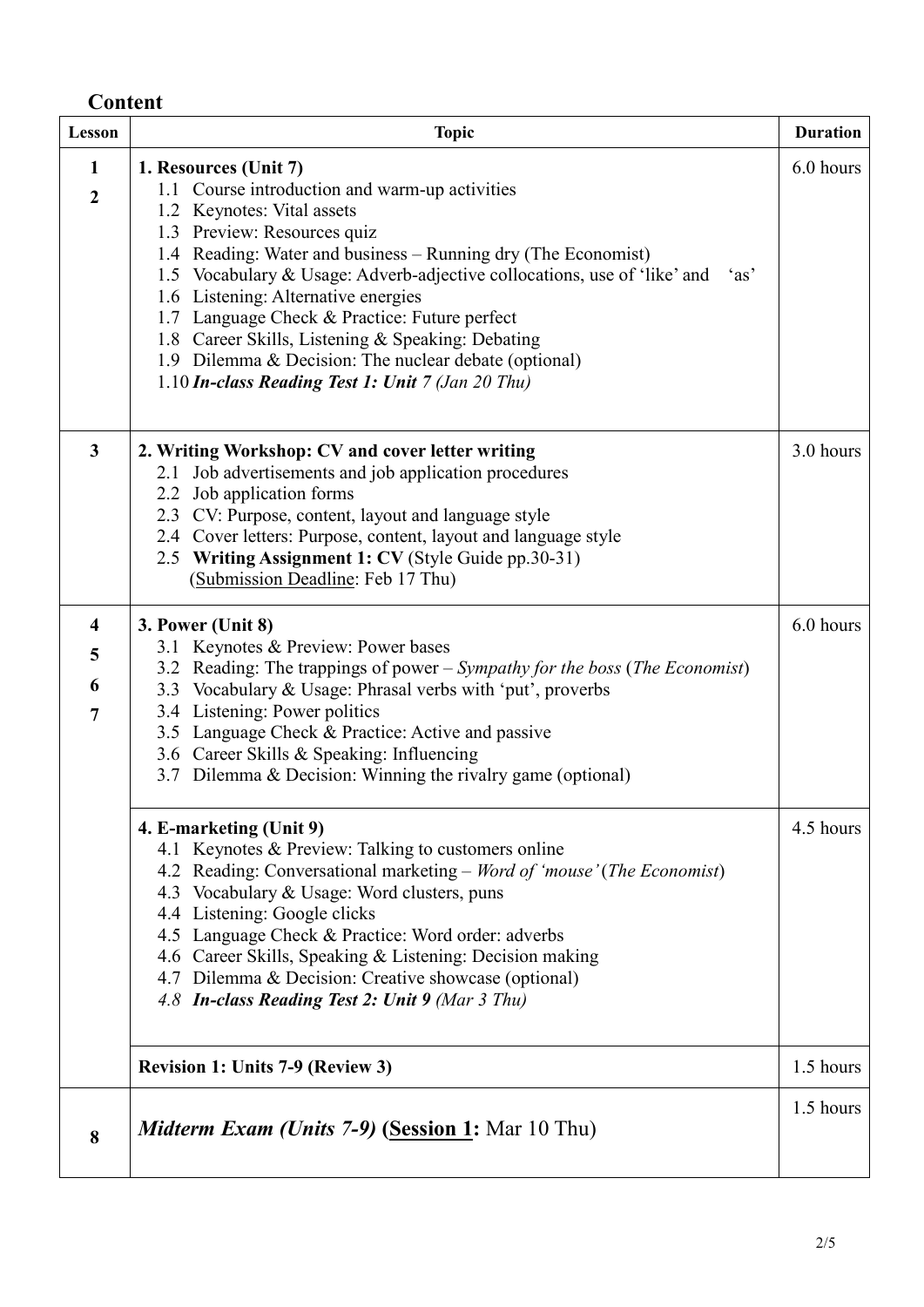| 8  | <b>5. Risk (Unit 10)</b>                                                                                  | 4.5 hours |
|----|-----------------------------------------------------------------------------------------------------------|-----------|
| 9  | 5.1 Keynotes: Facing the odds                                                                             |           |
|    | 5.2 Preview: Risk profiles<br>5.3 Reading: Uncertainty – The perils of prediction (The Economist)         |           |
|    | 5.4 Vocabulary & Usage: 'Chance' and 'luck', loanwords                                                    |           |
|    | 5.5 Listening: Risk management                                                                            |           |
|    | 5.6 Language Check: Probability and possibility                                                           |           |
|    | 5.7 Career Skills, Listening & Speaking: Negotiating                                                      |           |
|    | 5.8 Dilemma & Decision: Wildcat strike (optional)                                                         |           |
|    | 5.9 Writing Assignment 2: Cover letter (Style Guide pp.26-27)<br>(Submission Deadline: Mar 24 Thu)        |           |
|    |                                                                                                           |           |
| 10 | 6. Misconduct (Unit 11)                                                                                   | 4.5 hours |
| 11 | 6.1 Keynotes: White collar fraudsters                                                                     |           |
| 12 | 6.2 Preview: Crime and punishment                                                                         |           |
|    | 6.3 Reading: Punishable by prison – Punishable by prison (The Economist)                                  |           |
|    | 6.4 Vocabulary & Usage: Idioms and phrasal verbs with 'draw', euphemisms<br>6.5 Listening: Bernard Madoff |           |
|    | 6.6 Language Check & Practice: Reporting                                                                  |           |
|    | 6.7 Career Skills, Listening & Speaking: Making ethical decisions                                         |           |
|    | 6.8 Dilemma & Decision: Just because it's legal doesn't mean it's ethical (optional)                      |           |
|    | <b>In-class Reading Test 3: Unit 11 (Mar 31Thu)</b>                                                       |           |
|    | 7. Development (Unit 12)                                                                                  | 4.5 hours |
|    | 7.1 Keynotes: Lifelong learning                                                                           |           |
|    | 7.2 Preview: Learning styles                                                                              |           |
|    | 7.3 Reading: Business education – First, do no harm (The Economist)                                       |           |
|    | 7.4 Vocabulary & Usage: Synonyms and antonyms, expressions with 'go'                                      |           |
|    | 7.5 Speaking & Listening: The MBA<br>7.6 Language Check & Practice: Verb patterns                         |           |
|    | 7.7 Career Skills & Listening: Coaching                                                                   |           |
|    | 7.8 Dilemma & Decision: Keeping everyone motivated (optional)                                             |           |
| 13 | 8. Speaking Workshop: Job Interviews                                                                      | 1.5 hours |
|    | 8.1 Job interview procedures                                                                              |           |
|    | 8.2 Individual vs group interviews                                                                        |           |
|    | 8.3 Preparations: Do your research, dress code                                                            |           |
|    | 8.4 Interview techniques: Etiquette, answering questions, body language                                   |           |
|    | 8.5 Job interview practice                                                                                |           |
|    | Revision 2: Units 10-12 (Review 4)                                                                        | 1.5 hours |
| 14 | <i><b>Listening Assessment (Session 1)</b></i>                                                            | 3.0 hours |
|    | <b>Speaking Assessment (Session 1 &amp; 2)</b>                                                            |           |
|    | $(Apr 21$ Thu)                                                                                            |           |
|    | <b>Final Exam (Units 7-12)</b>                                                                            | 3.0 hours |
|    | <b>TOTAL:</b>                                                                                             | 45 hours  |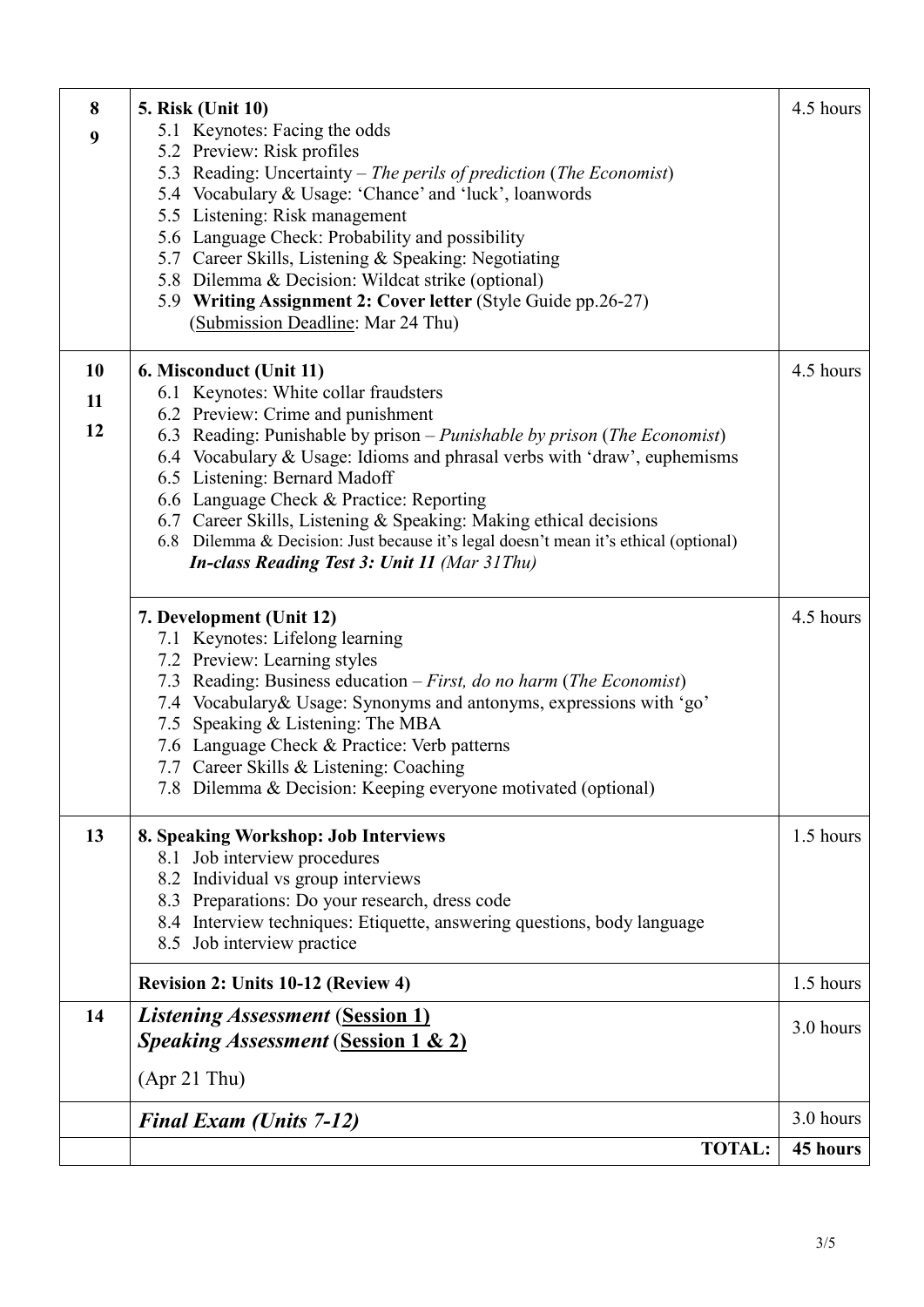# **Teaching Method**

Lectures, writing and speaking workshops, multimedia instruction, pair and group discussions, in-class reading and listening, and self-accessed online learning of grammar and vocabulary.

### **Attendance**

Attendance requirements are governed by the "Academic Regulations Governing Bachelor's Degree Programmes of Macao Polytechnic Institute". *Students must attend at least 70% of their classes.* Those who do not meet the attendance requirements for the course will not be permitted to sit the final and re-sit examination and shall be awarded an 'F' grade.

#### **Assessment**

This learning module is graded on a 100-point scale, with 100 being the highest possible score and 50 being the passing score.

|    | <b>Item</b>                | <b>Description</b>                                                                                                                      | Percentage |  |
|----|----------------------------|-----------------------------------------------------------------------------------------------------------------------------------------|------------|--|
| 1. | Class participation        | Punctuality, discipline, active participation in<br>lectures, discussion, oral tasks, short presentation,<br>and various in-class tasks | $10\%$     |  |
| 2. | Writing assignments        | 2 business writing exercises (CV and cover letter)                                                                                      | 10 %       |  |
| 3. | Online quizzes             | 5 auto-assessed online quizzes                                                                                                          | $5\%$      |  |
| 4. | Reading tests              | 3 in-class reading comprehension tests                                                                                                  | $5\%$      |  |
| 5. | Listening Assessment       | Listening comprehension test on unheard business<br>talk/interview/news story                                                           | $5\%$      |  |
| 6. | <b>Speaking Assessment</b> | Job interview (based on Writing Assignments $1 \& 2$ )                                                                                  | $5\%$      |  |
| 7. | Midterm Exam               | 1.5-hour exam on reading, vocabulary, grammar, and<br>listening (topics covered in Units 7-9)                                           | 20 %       |  |
| 8. | Final Exam                 | 3-hour exam on reading, vocabulary, grammar, and<br>writing (topics covered in Units 7-12)                                              | 40%        |  |
|    |                            | <b>Total Percentage:</b>                                                                                                                | 100 %      |  |

#### Plagiarism Policy

It is student's responsibility to ensure that his/her assignment has been checked by Turnitin software, and the similarity score given by Turnitin software cannot be higher than 30%. However, a special case can be determined by the instructor.

# **Teaching Materials**

**Textbook** Trappe, T. & Tullis, G. (2016). *Intelligent Business: Advanced Business English Coursebook (with CD Pack)*, Pearson Education Ltd.

# **Reference**

#### **Reference books**

- Munter, M. & Hamilton, L. (2013). *Guide to managerial communication: Effective business*
- *Rogers, J. (2011). Job interview success. McGraw-Hill Education. [MPI Library EBSCOhost* eBook Collection]

- **Websites**<br>- Module website (integrated with Turnitin): *ENGL4102 2021/22 (http://canvas.ipm.edu.mo/)*
- Textbook companion website: *Intelligent Business*. http://www.intelligent-business.org/<br>The Economist. http://www.economist.com/
- 
- *Cambridge English Dictionary:* <https://dictionary.cambridge.org/dictionary/english/><br>Macmillan Dictionary (with pronunciation): [http://www.macmillandictionary.com](http://www.macmillandictionary.com/)
-